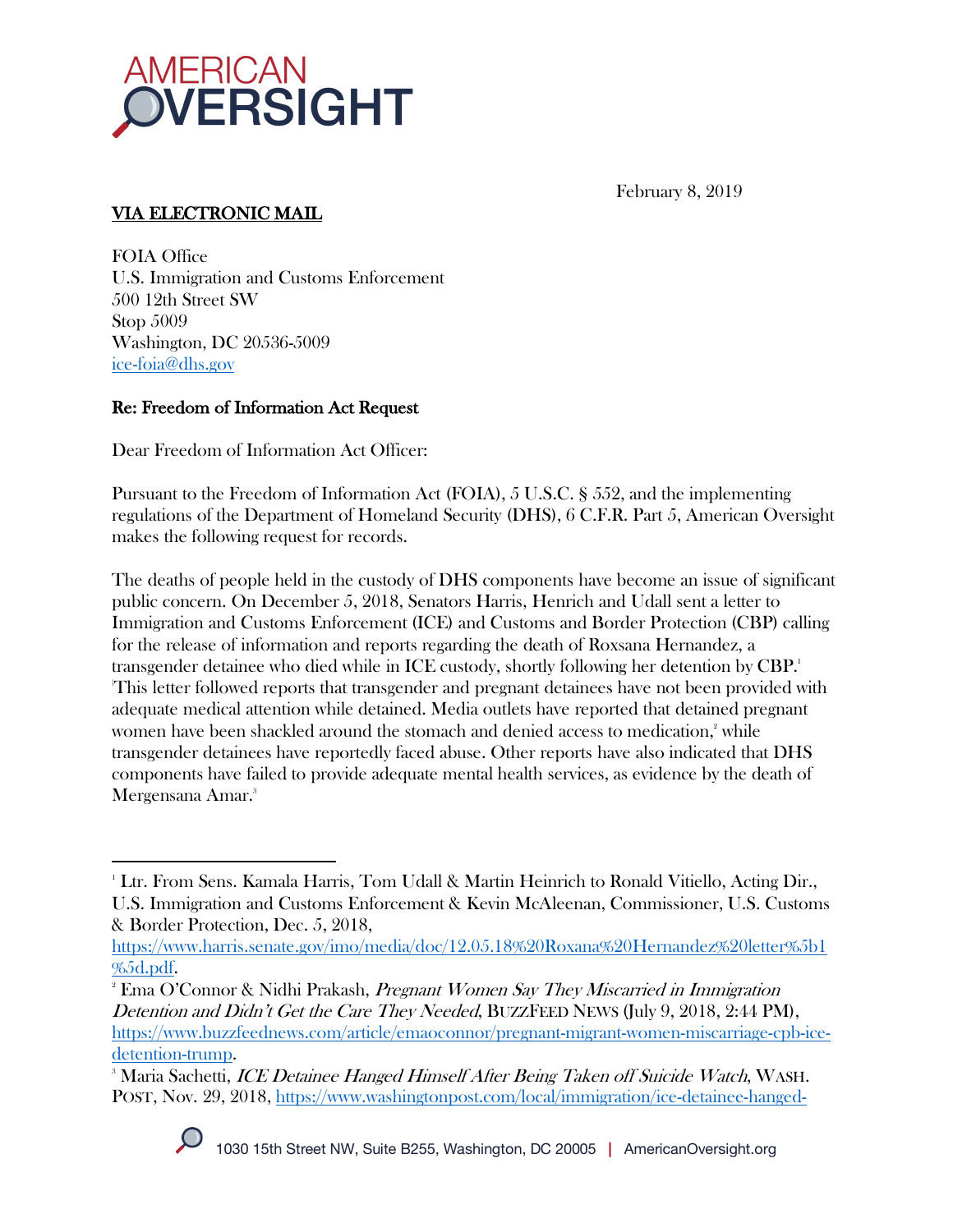Ms. Hernandez's death preceded the high-profile deaths of children held in DHS custody, including the death of 7-year-old Jakelin Caal Maquin following her detention by CBP. Despite media attention and Congress's clear interest in deaths occurring in DHS custody, CBP Commissioner McAleenan failed to mention the death of Jakelin Caal Maquin in his testimony before the Senate Judiciary Committee on December 11, 2018, even though he had already been informed of her death. <sup>4</sup> Since McAleenan's testimony, Secretary Nielsen and Commissioner McAleenan have made several public statements $^{\circ}$ regarding Jakelin Caal Maquin, but no report has been released on the circumstances of her death.

Reports on the deaths of Hernandez, Jakelin Caal Maquin, and others who have died in DHS custody, have not been released. Accordingly, it is in the public interest to understand how DHS has investigated deaths occurring in its custody, as well as understand the policies and training procedures currently in place with regard to care for transgender and pregnant detainees.

American Oversight seeks records with the potential to shed light on DHS (and its component agencies) treatment of vulnerable detainees, including actions DHS officials have taken to address serious threats to the life of people DHS has detained.

#### Requested Records

 $\overline{a}$ 

American Oversight requests that ICE produce the following within twenty business days:

- 1. A copy of ICE's initial report on the May 2018 death of ICE detainee Roxana Hernandez (also listed in DHS records as Jeffry Hernandez), which ICE was required to publish by June 24, 2018.
- 2. A copy of ICE's final report on the May 2018 death of ICE detainee Roxana Hernandez (also listed in DHS records as Jeffry Hernandez), which ICE was required to publish by July 24, 2018.
- 3. A copy of ICE's initial report on the November 2018 death of ICE detainee Mergensana Amar.
- 4. A copy of ICE's final report on the November 2018 death of ICE detainee Mergensana Amar.

Please provide all responsive records from March 1, 2018, through the date of the search.

2a674e91502b\_story.html?utm\_term=.cabefc2a88d6. 4 Anne Flaherty & Wil Cruz, Border Patrol Head Didn't Tell Congress About Jakelin Caal Maquin to Avoid 'Politicizing' Girl's Death, ABC NEWS (Dec. 16, 2018, 4:49 PM), https://abcnews.go.com/beta-story-container/US/border-patrol-head-congress-jakelin-caal-maquinavoid/story?id=59849324.<br><sup>5</sup> Leandra Bernstein, *DHS Officials Reveal Details Surrounding the Death of 7-year-old Migrant* 

himself-after-being-taken-off-suicide-watch/2018/11/28/67a62e74-edb8-11e8-baac-

Girl, KUTV (Dec. 14, 2018), https://kutv.com/news/nation-world/many-questions-after-youngmigrant-girl-dies-in-cbp-custody.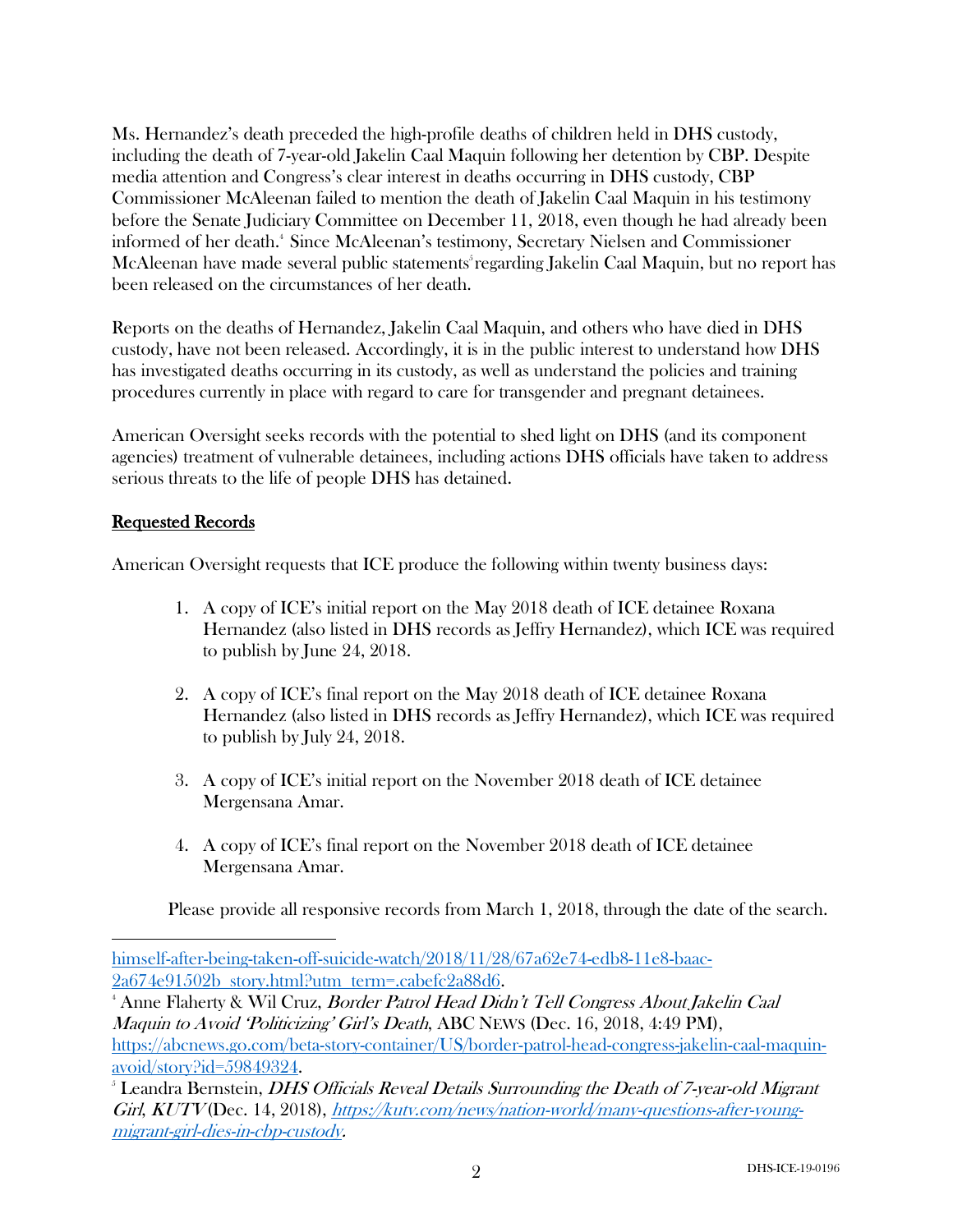In addition to the records requested above, American Oversight also requests records describing the processing of this request, including records sufficient to identify search terms used and locations and custodians searched, and any tracking sheets used to track the processing of this request. If your agency uses FOIA questionnaires or certifications completed by individual custodians or components to determine whether they possess responsive materials or to describe how they conducted searches, we also request any such records prepared in connection with the processing of this request.

American Oversight seeks all responsive records regardless of format, medium, or physical characteristics. In conducting your search, please understand the terms "record," "document," and "information" in their broadest sense, to include any written, typed, recorded, graphic, printed, or audio material of any kind. We seek records of any kind, including electronic records, audiotapes, videotapes, and photographs, as well as letters, emails, facsimiles, telephone messages, voice mail messages and transcripts, notes, or minutes of any meetings, telephone conversations or discussions. Our request includes any attachments to these records. No category of material should be omitted from search, collection, and production.

Please search all records regarding agency business. You may not exclude searches of files or emails in the personal custody of your officials, such as personal email accounts. Records of official business conducted using unofficial systems or stored outside of official files are subject to the Federal Records Act and FOIA.<sup>6</sup> It is not adequate to rely on policies and procedures that require officials to move such information to official systems within a certain period of time; American Oversight has a right to records contained in those files even if material has not yet been moved to official systems or if officials have, through negligence or willfulness, failed to meet their obligations.<sup>7</sup>

In addition, please note that in conducting a "reasonable search" as required by law, you must employ the most up-to-date technologies and tools available, in addition to searches by individual custodians likely to have responsive information. Recent technology may have rendered your agency's prior FOIA practices unreasonable. In light of the government-wide requirements to manage information electronically by the end of 2016, it is no longer reasonable to rely exclusively on custodian-driven searches.<sup>8</sup> Furthermore, agencies that have adopted the National Archives and

 $\delta$  See Competitive Enter. Inst. v. Office of Sci. & Tech. Policy, 827 F.3d 145, 149–50 (D.C. Cir. 2016); cf. Judicial Watch, Inc. v. Kerry, 844 F.3d 952, 955–56 (D.C. Cir. 2016). 7

<sup>&</sup>lt;sup>7</sup> See Competitive Enter. Inst. v. Office of Sci. & Tech. Policy, No. 14-cv-765, slip op. at 8 (D.D.C. Dec. 12, 2016) ("The Government argues that because the agency had a policy requiring [the official] to forward all of his emails from his [personal] account to his business email, the [personal] account only contains duplicate agency records at best. Therefore, the Government claims that any hypothetical deletion of the [personal account] emails would still leave a copy of those records intact in [the official's] work email. However, policies are rarely followed to perfection by anyone. At this stage of the case, the Court cannot assume that each and every work related email in the [personal] account was duplicated in [the official's] work email account." (citations omitted)).

<sup>8</sup> Presidential Memorandum—Managing Government Records, 76 Fed. Reg. 75,423 (Nov. 28, 2011), https://obamawhitehouse.archives.gov/the-press-office/2011/11/28/presidentialmemorandum-managing-government-records; Office of Mgmt. & Budget, Exec. Office of the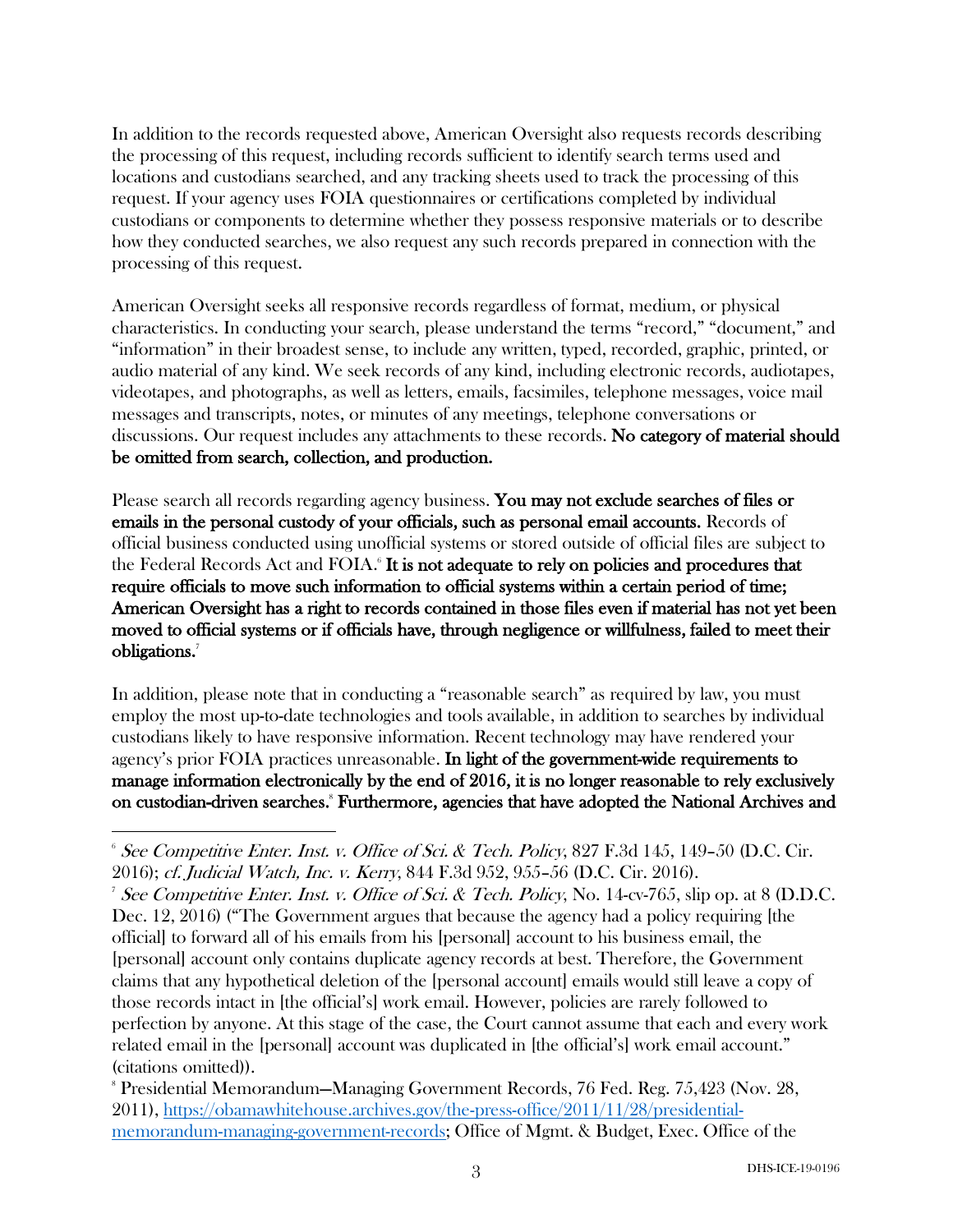Records Administration (NARA) Capstone program, or similar policies, now maintain emails in a form that is reasonably likely to be more complete than individual custodians' files. For example, a custodian may have deleted a responsive email from his or her email program, but your agency's archiving tools would capture that email under Capstone. Accordingly, American Oversight insists that your agency use the most up-to-date technologies to search for responsive information and take steps to ensure that the most complete repositories of information are searched. American Oversight is available to work with you to craft appropriate search terms. **However, custodian** searches are still required; agencies may not have direct access to files stored in .PST files, outside of network drives, in paper format, or in personal email accounts.

Under the FOIA Improvement Act of 2016, agencies must adopt a presumption of disclosure, withholding information "only if . . . disclosure would harm an interest protected by an exemption" or "disclosure is prohibited by law."9 If it is your position that any portion of the requested records is exempt from disclosure, American Oversight requests that you provide an index of those documents as required under *Vaughn v. Rosen*, 484 F.2d 820 (D.C. Cir. 1973), *cert. denied*, 415 U.S. 977 (1974). As you are aware, a Vaughn index must describe each document claimed as exempt with sufficient specificity "to permit a reasoned judgment as to whether the material is actually exempt under FOIA."<sup>10</sup> Moreover, the *Vaughn* index "must describe each document or portion thereof withheld, and for each withholding it must discuss the consequences of disclosing the sought-after information."11 Further, "the withholding agency must supply 'a relatively detailed justification, specifically identifying the reasons why a particular exemption is relevant and correlating those claims with the particular part of a withheld document to which they apply.'"12

In the event some portions of the requested records are properly exempt from disclosure, please disclose any reasonably segregable non-exempt portions of the requested records. If it is your position that a document contains non-exempt segments, but that those non-exempt segments are so dispersed throughout the document as to make segregation impossible, please state what portion of the document is non-exempt, and how the material is dispersed throughout the document.13 Claims of nonsegregability must be made with the same degree of detail as required for claims of exemptions in a *Vaughn* index. If a request is denied in whole, please state specifically that it is not reasonable to segregate portions of the record for release.

You should institute a preservation hold on information responsive to this request. American Oversight intends to pursue all legal avenues to enforce its right of access under FOIA, including litigation if necessary. Accordingly, your agency is on notice that litigation is reasonably foreseeable.

To ensure that this request is properly construed, that searches are conducted in an adequate but efficient manner, and that extraneous costs are not incurred, American Oversight welcomes an

President, Memorandum for the Heads of Executive Departments & Independent Agencies, "Managing Government Records Directive," M-12-18 (Aug. 24, 2012),

https://www.archives.gov/files/records-mgmt/m-12-18.pdf.

 $\degree$  FOIA Improvement Act of 2016 § 2 (Pub. L. No. 114–185).

<sup>&</sup>lt;sup>10</sup> Founding Church of Scientology v. Bell, 603 F.2d 945, 949 (D.C. Cir. 1979).

<sup>&</sup>lt;sup>11</sup> King v. U.S. Dep't of Justice, 830 F.2d 210, 223–24 (D.C. Cir. 1987) (emphases in original).

<sup>&</sup>lt;sup>12</sup> Id. at 224 (citing *Mead Data Central, Inc. v. U.S. Dep't of the Air Force*, 566 F.2d 242, 251 (D.C. Cir. 1977)).

 $13$  Mead Data Central, 566 F.2d at 261.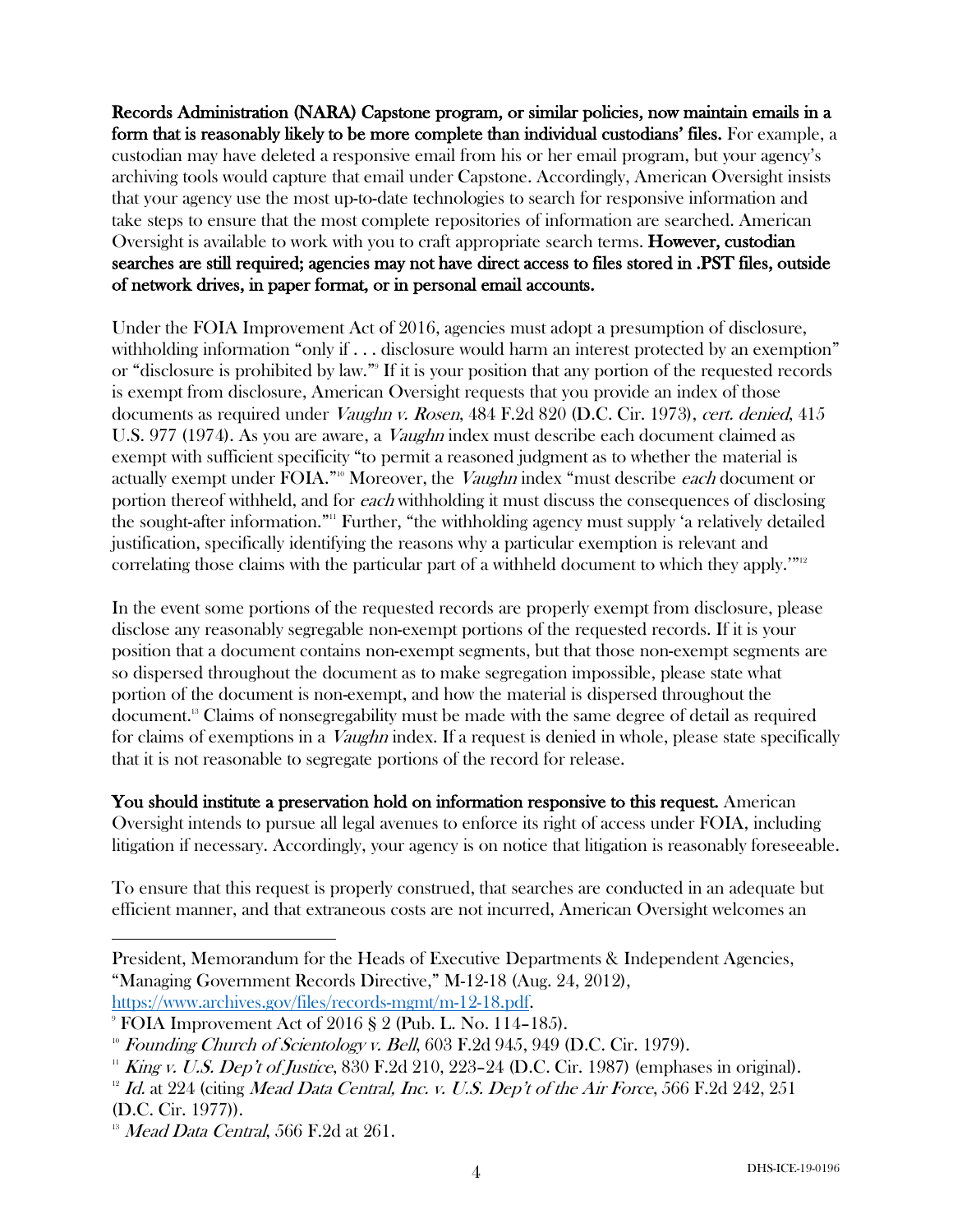opportunity to discuss its request with your agency before it undertakes a search or incurs search or duplication costs. By working together at the outset, American Oversight and your agency can decrease the likelihood of costly and time-consuming litigation in the future.

Where possible, please provide responsive material in electronic format by email or in PDF or TIF format on a USB drive. Please send any responsive material being sent by mail to American Oversight, 1030 15th Street NW, Suite B255, Washington, DC 20005. If it will accelerate release of responsive records to American Oversight, please also provide responsive material on a rolling basis.

### Fee Waiver Request

In accordance with 5 U.S.C. §  $552(a)(4)(A)(iii)$  and 6 C.F.R. §  $5.11(k)$ , American Oversight requests a waiver of fees associated with processing this request for records. The subject of this request concerns the operations of the federal government, and the disclosures will likely contribute to a better understanding of relevant government procedures by the general public in a significant way.14 Moreover, the request is primarily and fundamentally for non-commercial purposes.<sup>15</sup>

American Oversight requests a waiver of fees because disclosure of the requested information is "in the public interest because it is likely to contribute significantly to public understanding of the operations or activities of the government."16 This request relates directly to the work of DHS and its components CBP and ICE, including some of the most important responsibilities of the Department—the safety and care of the individuals it has detained and deprived of liberty. This request seeks records that would shed light on how DHS is treating people it has detained, and how the Department responds when the life and safety of detainees is threatened. These are matters of significant public and congressional concern,<sup>17</sup> and the requested records will provide the public with information necessary to hold DHS accountable for its actions and policies. And, as discussed below, American Oversight has the capacity and intention to inform a broad audience about government activities that are the subject of these records.

This request is primarily and fundamentally for non-commercial purposes.<sup>18</sup> As a  $501(c)(3)$ nonprofit, American Oversight does not have a commercial purpose and the release of the information requested is not in American Oversight's financial interest. American Oversight's mission is to promote transparency in government, to educate the public about government activities, and to ensure the accountability of government officials. American Oversight uses the information gathered, and its analysis of it, to educate the public through reports, press releases, or other media. American Oversight also makes materials it gathers available on its public website and promote their availability on social media platforms, such as Facebook and Twitter.19 American

 $146$  C.F.R. § 5.11(k)(1)(i).

 $15 \text{ } 6 \text{ } C.F.R. \text{ }$  § 5.11(k)(1)(ii).

<sup>&</sup>lt;sup>16</sup> 6 C.F.R. § 5.11(k)(1)(i); see also 6 C.F.R. § 5.11(k)(2)(i)–(iv).

<sup>&</sup>lt;sup>17</sup> See supra note 1; O'Connor & Prakash, *supra* note 2; Flaherty & Cruz *supra* note 4.<br><sup>18</sup> 6 C.F.R. § 5.11(k)(1)(ii), (3)(i)–(ii).

<sup>&</sup>lt;sup>19</sup> American Oversight currently has approximately 12,100 page likes on Facebook and  $49,800$ followers on Twitter. American Oversight, FACEBOOK, https://www.facebook.com/weareoversight/